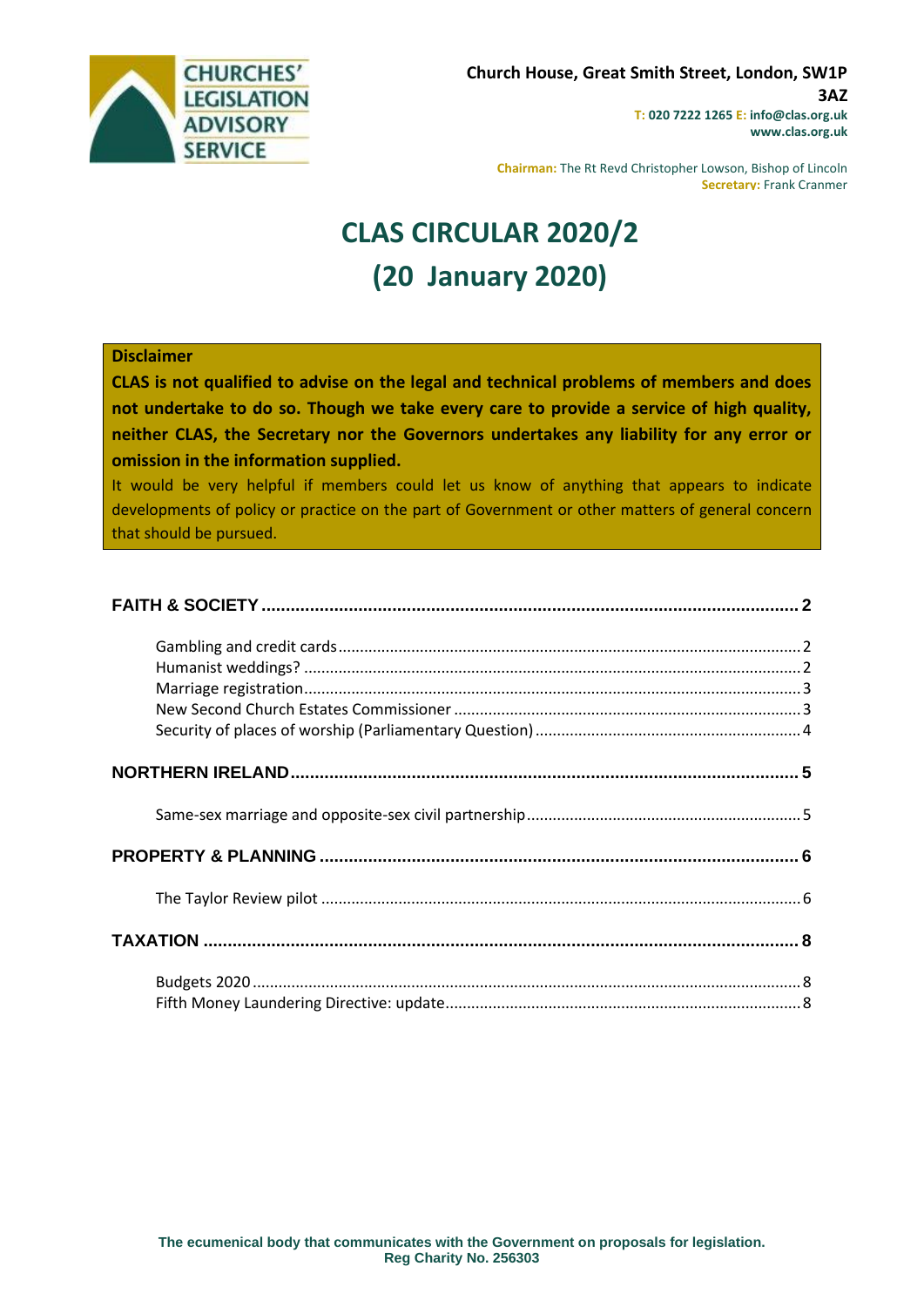## <span id="page-1-0"></span>**FAITH & SOCIETY**

### <span id="page-1-1"></span>**Gambling and credit cards**

**For information** 

The Gambling Commission has [announced](https://www.gamblingcommission.gov.uk/news-action-and-statistics/News/gambling-on-credit-cards-to-be-banned-from-april-2020) a ban (from April 2020) on gambling businesses allowing consumers in Great Britain to use credit cards to gamble. The ban will not extend to non-remote lotteries (where payment is made face-to face) or National Lottery and society lottery tickets, and scratchcards bought in supermarkets and newsagents as part of a wider shopping basket.

[Source: Gambling Commission website, 14 January]

### <span id="page-1-2"></span>**Humanist weddings?**



On 9 January, Baroness Meacher introduced the [Marriage \(Approved Organisations\) Bill](https://publications.parliament.uk/pa/bills/lbill/58-01/014/5801014.pdf) in the House of Lords. In short, the Bill, if enacted, would amend the Marriage Act 1949 by inserting a new section 47A as follows—

#### "**47A Marriages according to the usages of authorised belief organisations**

(1) An authorised belief organisation may solemnise marriages according to its usages provided that no religious service may be used at such marriages.

(2) For the purposes of subsection (1), the British Humanist Association is an authorised belief organisation.

(3) The Secretary of State may, by regulations made by statutory instrument, authorise further belief organisations for the purposes of subsection (1).

(4) Upon authorisation, a belief organisation shall designate an officer of the organisation ("the principal officer") to appoint persons for stated periods of time to act as registering officers on behalf of the organisation, and may impose such conditions as seem to him or her to be desirable relative to the conduct of marriages by the organisation and to the safe custody of marriage register books…"

The remainder of the inserted section goes on to make detailed provision about such matters as appointment of registering officers and certification.

Humanists UK [points out](https://humanism.org.uk/2019/12/20/new-lords-bill-proposes-legal-recognition-of-humanist-marriages/) that humanist wedding ceremonies have been recognised in Scotland since 2005: there were over 6,000 humanist weddings in 2018, amounting to about 20 per cent of the total.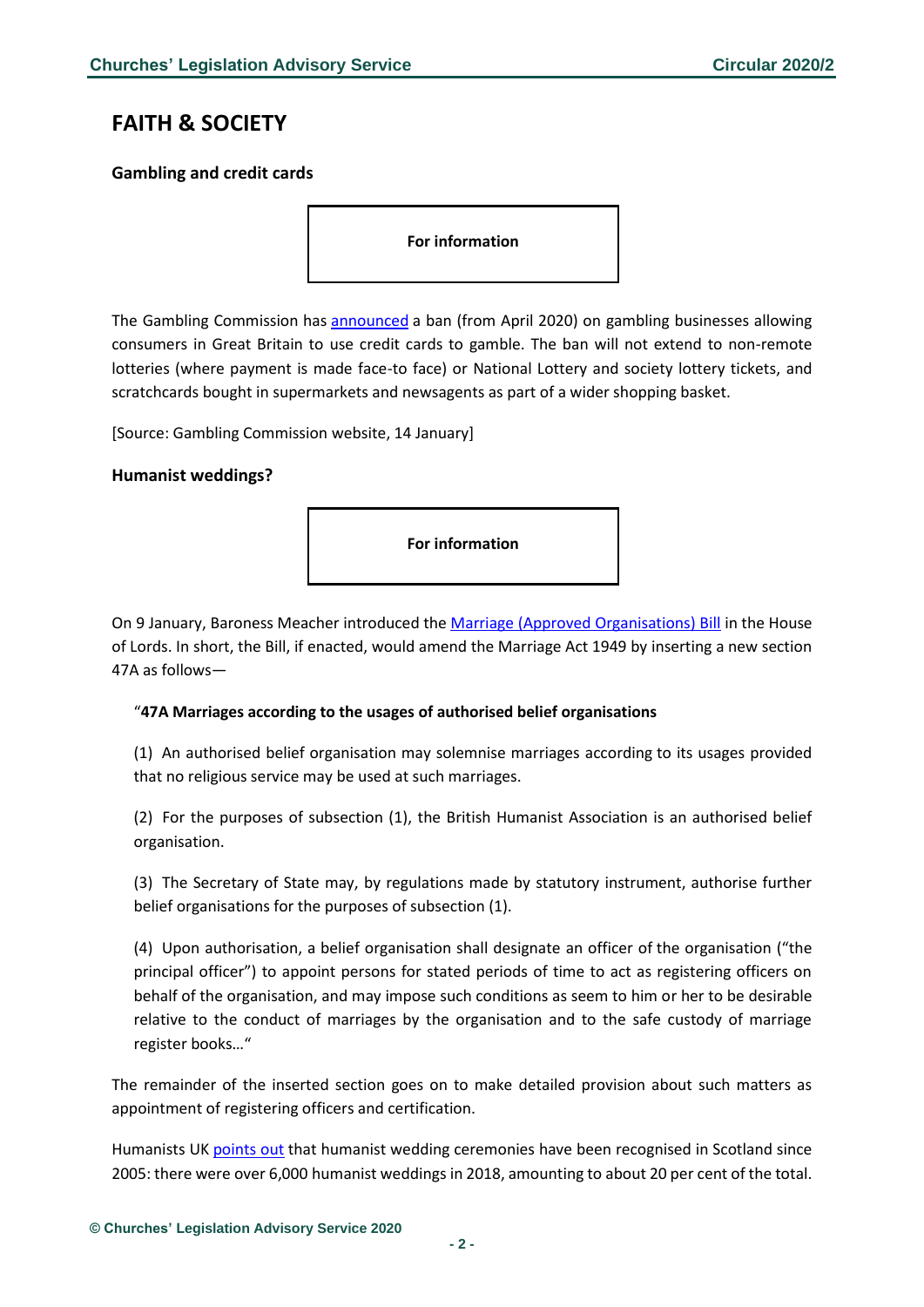Humanist wedding ceremonies became legal in Northern Ireland after the Court of Appeal held in *Smyth, Re Application for Judicial Review* [\[2018\] NICA 25](https://www.bailii.org/nie/cases/NICA/2018/25.html) that the statutory prohibition on humanist weddings constituted discrimination contrary to Articles 9 and 14 ECHR.

However, the Law Commission is about to launch its project on [wedding law](https://www.lawcom.gov.uk/project/weddings/) – which is still at the preconsultation stage. Whether, in the circumstances, the Government will want to see Baroness Meacher's Bill making progress is not clear: ministers may prefer to deal with the more general reform of wedding law in England and Wales as a package, rather than piecemeal.

[Source: Parliament website, 14 January]

### <span id="page-2-0"></span>**Marriage registration**

**For information** 

The House of Commons Library has published a research briefing – helpful as always – on *[Mothers'](https://researchbriefings.parliament.uk/ResearchBriefing/Summary/CBP-7516)  [details on marriage certificates](https://researchbriefings.parliament.uk/ResearchBriefing/Summary/CBP-7516)*. Critically, it concludes with the reminder that:

'The detail of the new marriage registration scheme will be set out in regulations which have not yet been published. *The timing of the regulations is not yet known*.

The regulations will be subject to the affirmative resolution procedure, meaning that they require the approval of both Houses of Parliament to become law.'

[Source: House of Commons Library, 15 January]

### <span id="page-2-1"></span>**New Second Church Estates Commissioner**



On 10 January, it was [announced](https://www.gov.uk/government/news/second-church-estates-commissioner-andrew-selous-mp?utm_source=4e230b21-537d-4549-b12b-a9b4350bf344&utm_medium=email&utm_campaign=govuk-notifications&utm_content=immediate) that the Queen had approved the appointment of Andrew Selous MP as Second Church Estates Commissioner. He has been a Member for South West Bedfordshire since 2001.

While – obviously – the position of Second Church Estates Commissioner is primarily of concern to the Church of England, successive holders of the office in recent years have tended to see themselves as bearing a wider responsibility for representing 'religion' in the Commons and his immediate predecessors, Sir Tony Baldry and Dame Caroline Spelman, were good friends to CLAS.

[Source: 10 Downing Street, 10 January]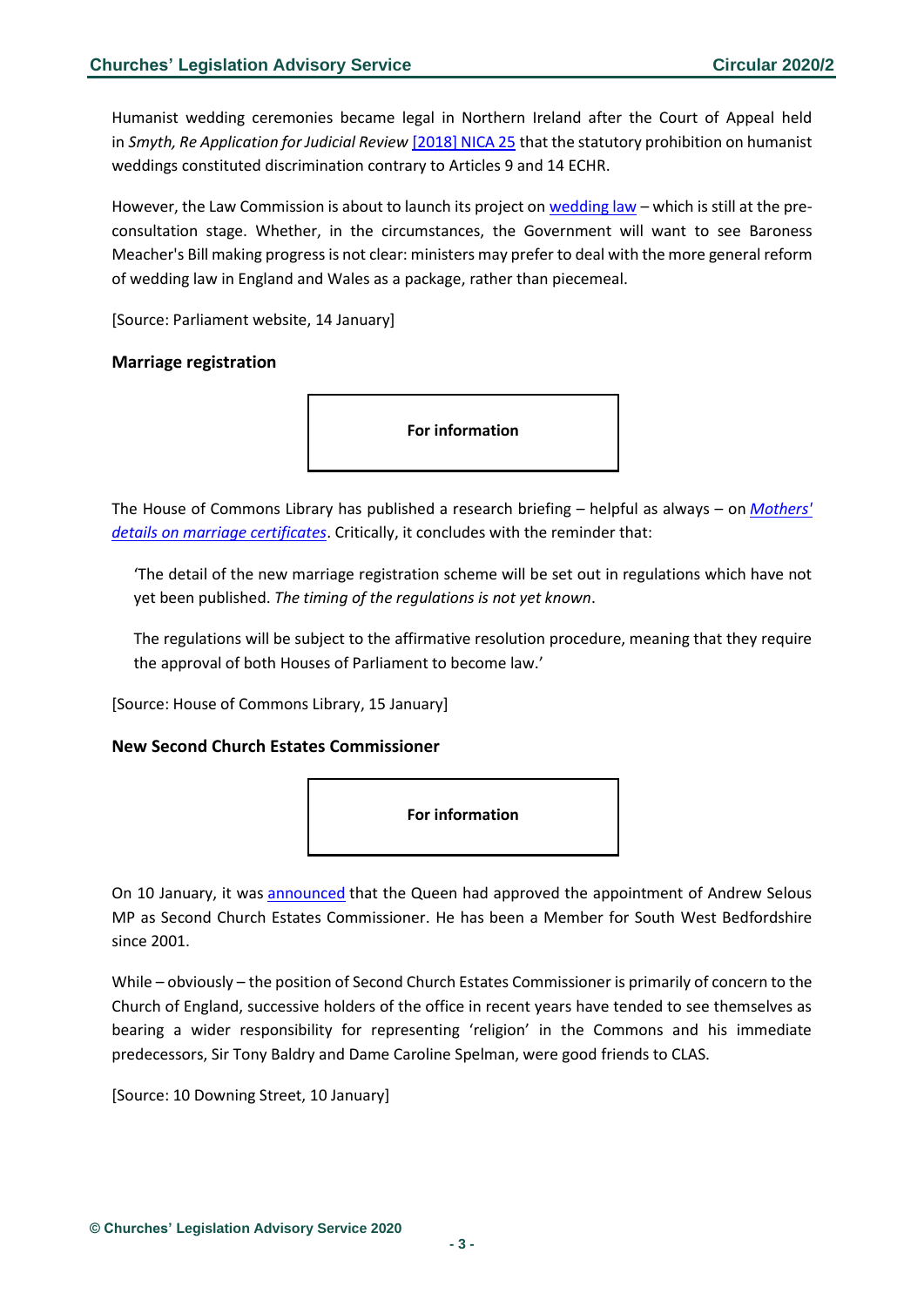<span id="page-3-0"></span>**Security of places of worship (Parliamentary Question)**

**For information** 

Gareth Thomas M[P asked](https://www.parliament.uk/business/publications/written-questions-answers-statements/written-question/Commons/2020-01-08/1266/) the Home Office**:** 'how much financial assistance she has made available to improve security for people attending (a) Hindu Temples, (b) Synagogues, (c) Churches, (d) Mosques, (e) Gurdwaras and (f) other places of worship in the 2019-20 financial year; and if she will make a statement. [1266]'

Victoria Atkins MP replied that: 'The Home Office are finalising decisions on funding for the 2019-2020 Places of Worship Protective Security Funding Scheme and will notify successful applicants shortly.

'Over the first three years, we have awarded 134 grants (45 in Round 3 of the scheme) worth approximately £1.5m to places of worship across England and Wales - with 63 to churches, 49 to mosques, 5 to Hindu temples and 17 to Gurdwaras. We use an Independent Advisory Panel made up of representatives of faith communities to recommend which bids should be funded.

'Synagogues are covered by the Jewish Community Protective Security Grant. In 2019-2020 a grant of £14 million was provided, mainly to fund security guarding at all Jewish schools, nurseries and some synagogues.'

[Source: Parliament, 16 January]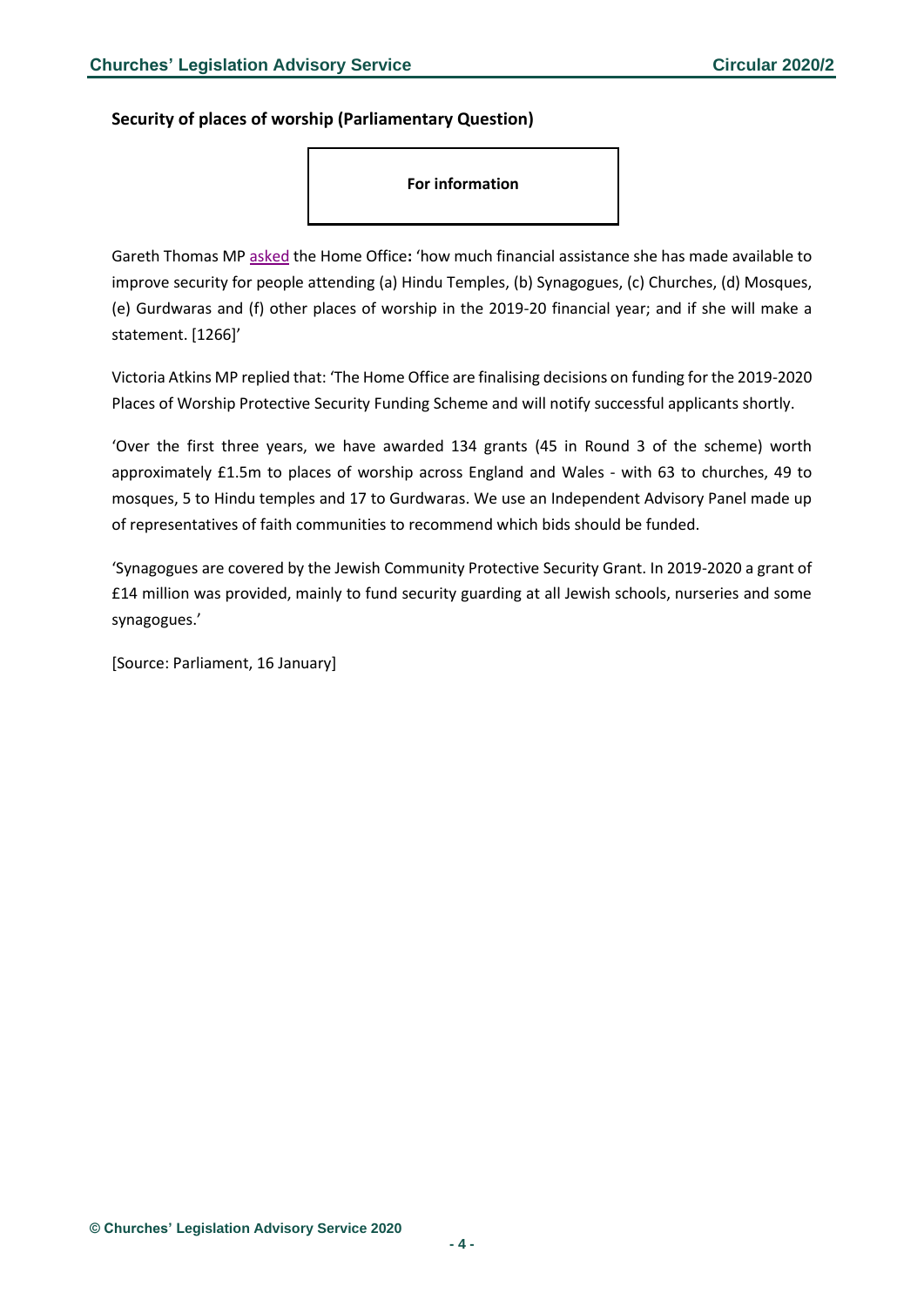### <span id="page-4-0"></span>**NORTHERN IRELAND**

### <span id="page-4-1"></span>**Same-sex marriage and opposite-sex civil partnership**

#### **For information**

On 13 January, civil marriage between same-sex couples and civil partnerships for opposite-sex couples became lawful in Northern Ireland. From that date, couples have been able to give notice to the General Register Office for Northern Ireland of their intention to form a civil same-sex marriage or an opposite-sex civil partnership. The minimum period of notice is usually 28 days.

The background policy [paper,](https://www.gov.uk/government/publications/changes-to-the-law-in-northern-ireland-updated) published on 22 October, said that:

'The UK Government plans to publish a consultation on religious same-sex marriage with the intention of making regulations to enable religious same sex marriage in Northern Ireland in 2020. We think it is right that religious organisations, faith groups and individuals are able to give their views on same sex couples marrying in religious ceremonies, just as they did in England, Wales and Scotland. This means that there will be a short delay before we introduce religious same-sex marriage in Northern Ireland for those religious organisations that choose to to do so.

We also intend to consult on the right to convert a civil partnership to marriage (and vice versa).'

But that was before the re-establishment of the Northern Ireland Executive, and marriage law is a devolved matter. Presumably the Executive will now publish a consultation on religious same-sex marriage – but we'll see.

[Source: BBC News, 13 January]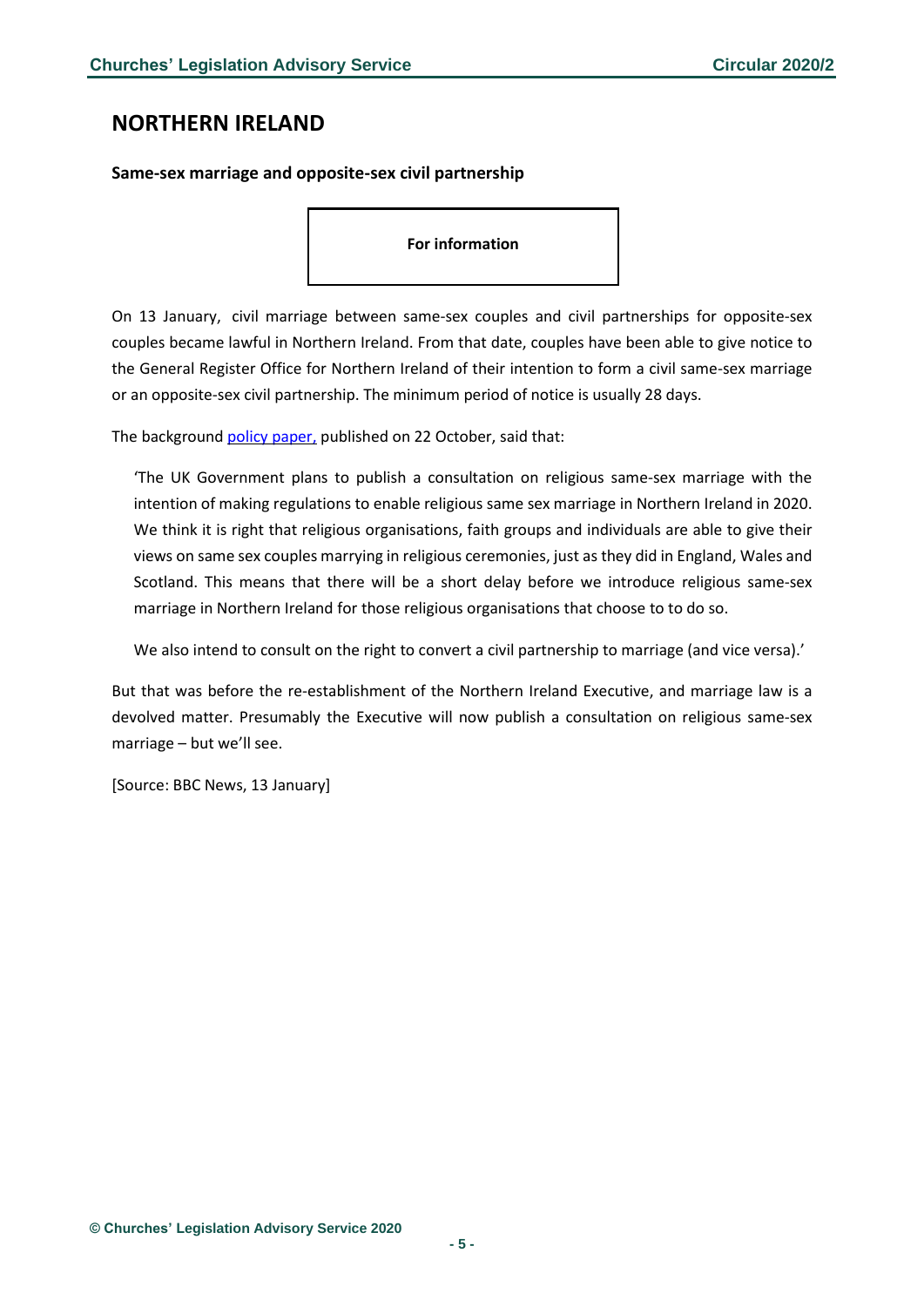## <span id="page-5-0"></span>**PROPERTY & PLANNING**

<span id="page-5-1"></span>**The Taylor Review pilot**

**For information** 

DCMS has [announced](https://www.gov.uk/government/news/54-historic-places-of-worship-restored-thanks-to-government-pilot-scheme) that the Taylor Review pilot scheme, a £1.8 million scheme to help listed places of worship, has provided grants towards repairs at 54 historic buildings between September 2018 and March 2019. The full interim report can be read [here,](https://assets.publishing.service.gov.uk/government/uploads/system/uploads/attachment_data/file/854550/TRP_Interim_Evaulation.pdf) but the following is a summary of the findings:

- The overall level of engagement with the pilot of places of worship differed between the two pilot areas. In Suffolk, 197 listed places of worship (37%) either made enquiries to, or were contacted by, the pilot team. This compares with 97 listed places of worship (29%) in Greater Manchester. The relatively higher number of total engagements in Suffolk is likely to reflect the different levels of awareness of the pilot in the two area (the Diocese of St Edmundsbury and Ipswich raised awareness of the pilot in Suffolk but there was less awareness-raising in Manchester). While this raised awareness in Suffolk, it also restricted the amount of work that the pilot team could do because the officers were responding to enquiries. In Manchester. where there were comparatively fewer enquiries, a more targeted approach was undertaken in relation to engaging listed places of worship that were in need.
- All stakeholders interviewed reported valuing the face-to-face interactions they had with the Fabric Support Officers (FSO), particularly in relation to understanding the minor repair works that were needed, how to apply for minor repair grants (the processing of which is supported by the FSOs), the interdependency between minor repairs and major repairs, and developing sustainable multi-year maintenance plans.
- The interviews with Community Development Advisors and stakeholders in Greater Manchester identified some challenges with engaging listed places of worship in an urban area. Four reasons for this were identified:
	- 1. some places of worship are already very active in their community and so did not see the need for further support, or wished to focus their attention on charitable outreach rather than activities that might raise income for the place of worship;
	- 2. some places of worship are located near several other community facilities and congregations: in this situation it was felt that further community engagement would prove challenging when faced with this competition;
	- 3. where there is a high density of places of worship, this can create a challenge in finding a distinctive role for each place of worship in engaging the community; and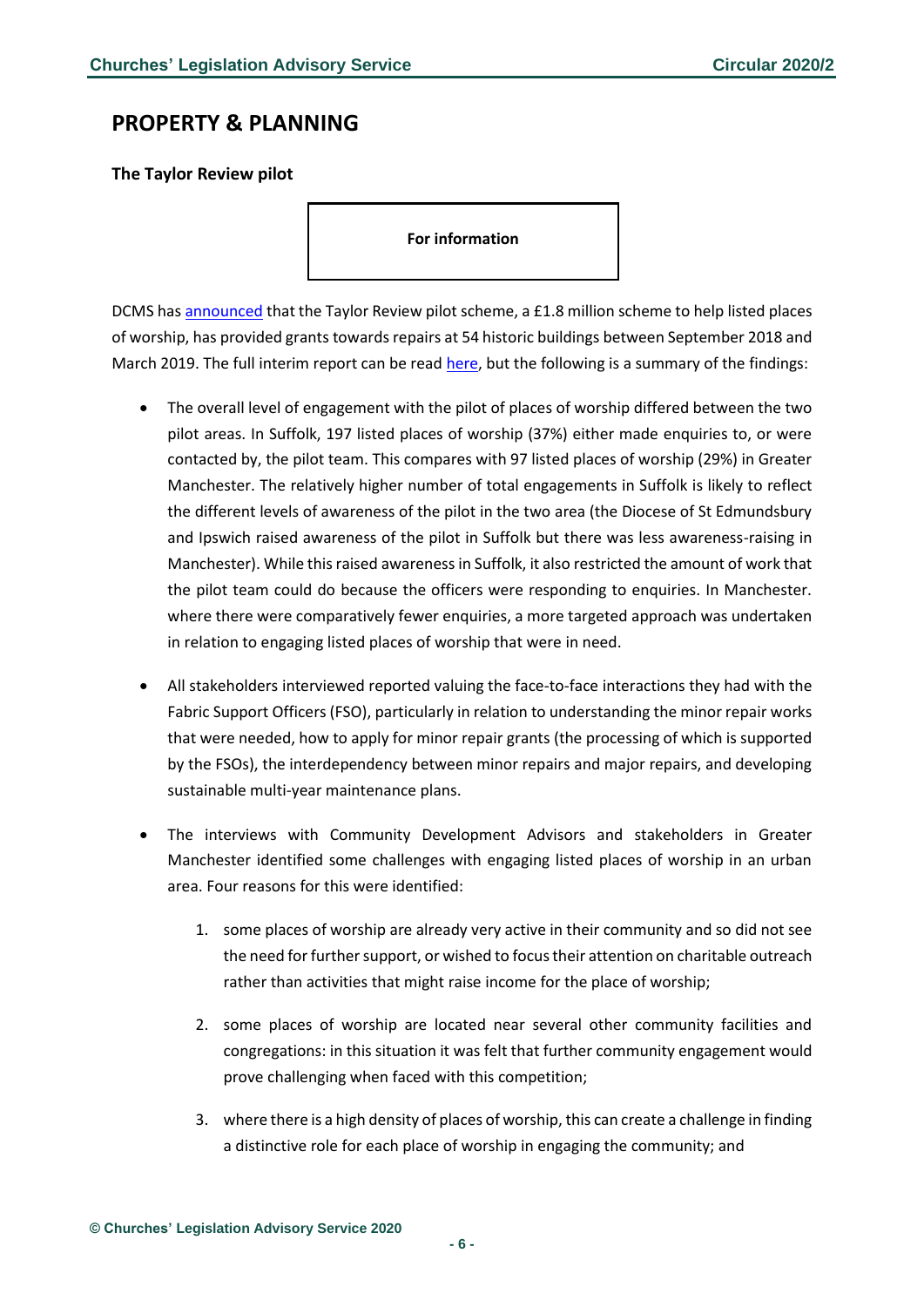- 4. turnover of volunteers has disrupted progress in building connections with some places of worship for the pilot team.
- Listed places of worship interviewed for the interim evaluation valued the speed with which grants were assessed and approved, with it taking less than three months from meeting the FSO to being awarded grants in some examples.

[Source: DCMS, November 2019 and 13 January 2020]